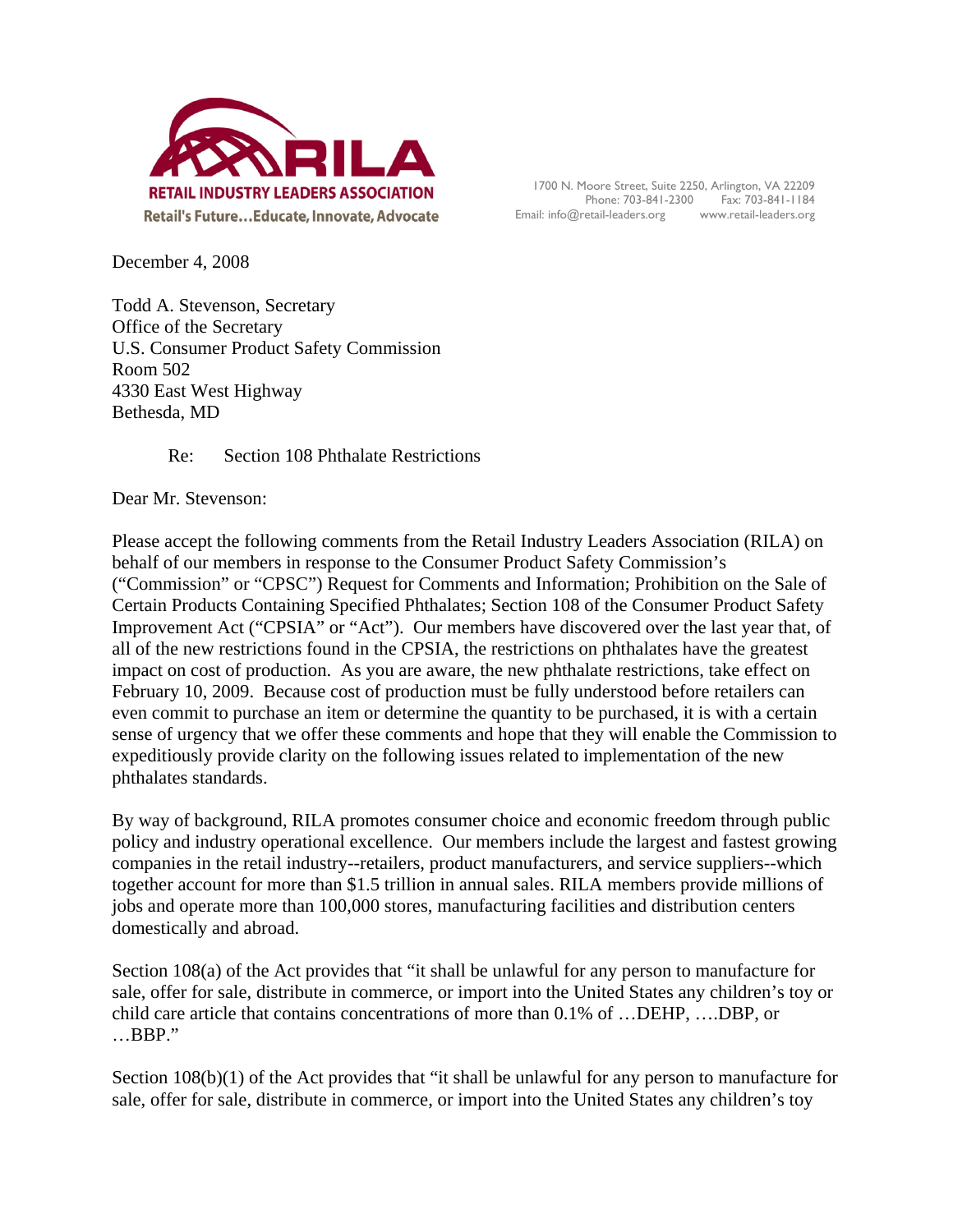that can be placed in the mouth or child care article that contains concentrations of more than 0.1% of …DINP, ….DIDP, or …DnOP."

Finally, Section 108(e)(2)(B) provides that "[i]n determining whether a children's toy can be placed in a child's mouth, a toy can be placed in a child's mouth if any part of the toy can actually be brought to the mouth and kept in the mouth by a child so that it can be sucked and chewed . . . If a toy or part of a toy in one dimension is smaller than 5 centimeters, it can be placed in the mouth."

# **Existing Inventory**

RILA welcomes and agrees with the CPSC's legal analysis that the phthalate standards in the CPSIA do not apply to existing inventory. Section 108(d) provides that "[s]ubsections (a) and (b)(1) and any rule promulgated under subsection (b)(3) shall be considered consumer product safety standards under the Consumer Product Safety Act..."

Section 9(g)(1) of the Consumer Product Safety Act provides that "[a] consumer product safety standard shall be applicable only to consumer products manufactured after the effective date." 15 USC §2058(g)(1).

By providing that it is unlawful to offer for sale any product containing more than 1000 ppm of the banned phthalates after the effective date (February 10, 2009), Section 108(a) & (b)(1) begs the question—which product? However, by specifying that Section 108(a)  $\&$  (b)(1) are consumer product standards under the Consumer Product Safety Act, we have a clue to the answer. If we read Section  $9(g)(1)$  of the Consumer Product Safety Act, we find the answer— "products manufactured after the effective date." The CPSC's analysis on lead rejected this argument when applied to the new lead limits, precisely because those limits are under the Federal Hazardous Substances Act and the FHSA does not contain a similar provision to that found in Section  $9(g)(1)$  of the CPSA.

Section  $9(g)(2)$  of the CPSA also prohibits stockpiling. A stockpiling provision is irrelevant and unnecessary unless the phthalate limits of Section 108, now part of the CPSA, only apply to products made after February 10, 2009. Otherwise, if the phthalate limits apply to all products on the shelf as of February 10, there would be no reason to stockpile those products since a retailer couldn't sell them anyway. Having specifically provided for the possibility of stockpiling, Congress understood that risk existed, a risk that only exists if Congress also intended for the phthalate limits to apply prospectively to product made after February 10.

## **Inflatable Toys**

The fundamental difficulty we encounter when applying the restriction of Section 108(b)(1) to inflatable toys is whether to measure the toy in its inflated or deflated state. Most if not all inflatable toys will be less than 5 cm in at least one dimension in their deflated state and would therefore be considered "mouthable."

RILA urges the Commission to determine that toys sold inflated, which are not designed or intended to be deflated and re-inflated for storage or between uses, should be measured in their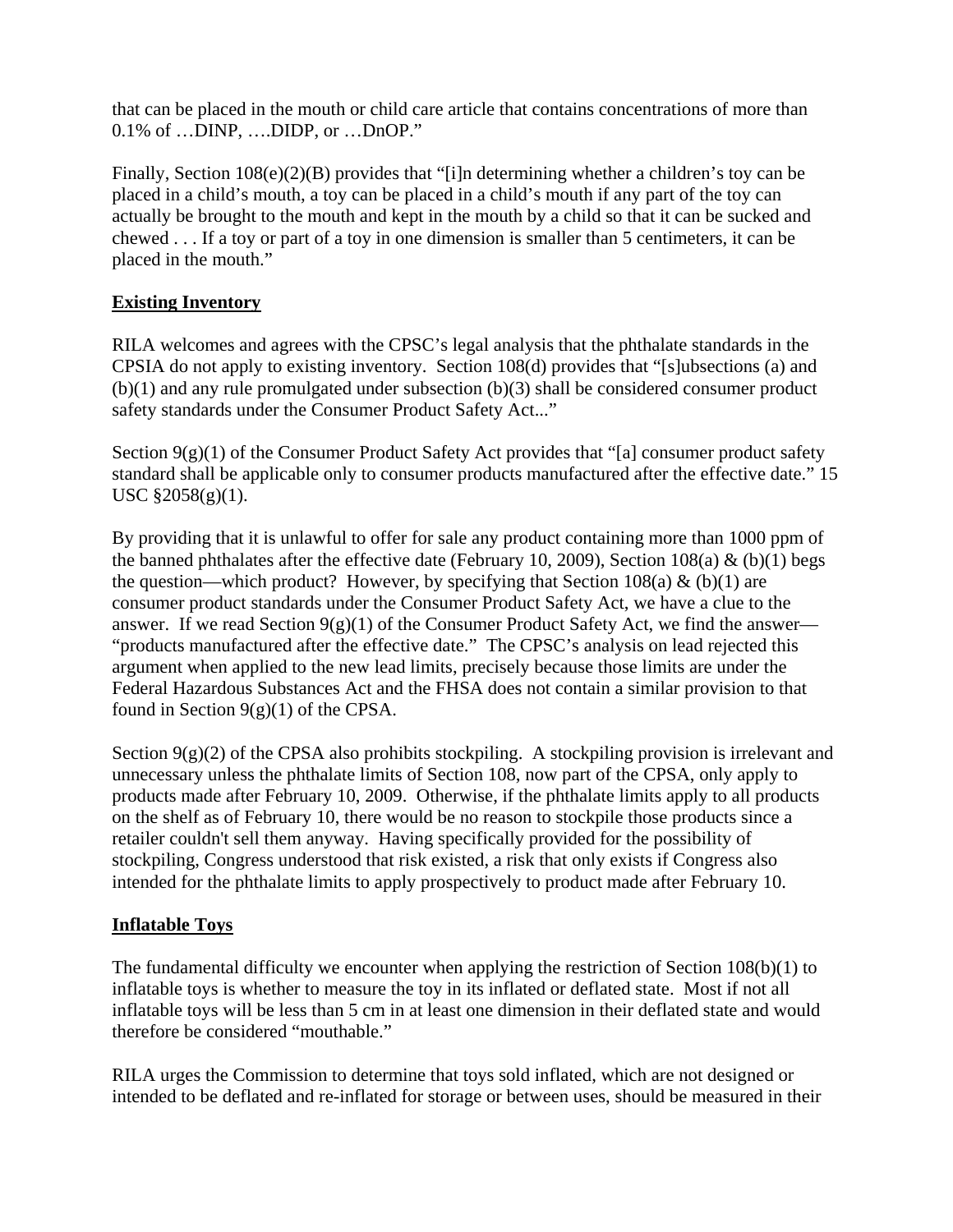inflated state. Likewise, toys that cannot be played with in a deflated state, and which when inflated do not easily deform or compress, should be measured in their inflated state. Just as the determination of whether a product is a toy at all depends in part upon its likely use, so should the determination of whether a toy is mouthable. The above-stated rule takes account of the fact that some inflatable toys are very unlikely to be mouthed in their deflated state. Section 108 does not speak directly to this issue. We can only conclude that this is precisely the sort of interpretive question left to the discretion of the Commission.

In the exercise of that discretion, we encourage the Commission to look kindly on the good work the European Commission's Enterprise and Industry Directorate General has undertaken to clarify the application of Europe's own phthalate restrictions. For example, the European Commission has said that large inflatable toys that are not easily compressed or deformed in their inflated state and that lose their play function when deflated should not be considered mouthable. It is noteworthy that the 5 cm rule found in Section  $108(e)(2)(B)$  is borrowed directly from the European Commission's guidance, thus indicating the importance of this precedent on the Congressional deliberations that produced Section 108.

## **Aggregation**

During the development of the CPSIA, there was significant discussion of whether the 1000 ppm limit on the banned phthalates would apply to each phthalate or to all of the regulated phthalates in the aggregate. For example, there was a difference of opinion about whether the effective limit on the six banned phthalates in a mouthable child care article would be 1000 ppm or 6000 ppm.

The final language of Section 108 seems to suggest that the limit is 1000 ppm for each of the banned phthalates. Hence, it seems that a mouthable toy or a child care article could legally contain as much as 6000 ppm of the 6 banned phthalates together, but no more than 1000 ppm of any one of those 6 banned phthalates. Likewise, non-mouthable toys could contain a total of 3000 ppm of the 3 banned phthalates. As a practical matter, the difference between 1000 ppm of the 6 banned phthalates and 6000 ppm in total of the 6 banned phthalates may have little impact on the functional characteristics of the product. Consequently, allowing 1000 ppm of each of the 6 banned phthalates will not promote intentional use of those 6 phthalates in a mouthable toy or child care article. However, this approach will permit the sale of those toys and child care articles that may contain as much as 1000 ppm of each of the banned phthalates.

#### **Inaccessibility**

Another point of confusion is whether the phthalate limits of Section 108 apply to inaccessible components. Inaccessible components by definition are not mouthable, and therefore, the interim ban on DINP, DIDP and DnOP in mouthable toys should not apply to their inaccessible components. Furthermore, the distinction between mouthable and non-mouthable toys indicates Congress's intent to take an exposure-based approach to regulation of phthalates. Since there is no risk of exposure to phthalates from inaccessible components, the phthalate limits of Section 108 should not apply to inaccessible components of any toys or child care articles.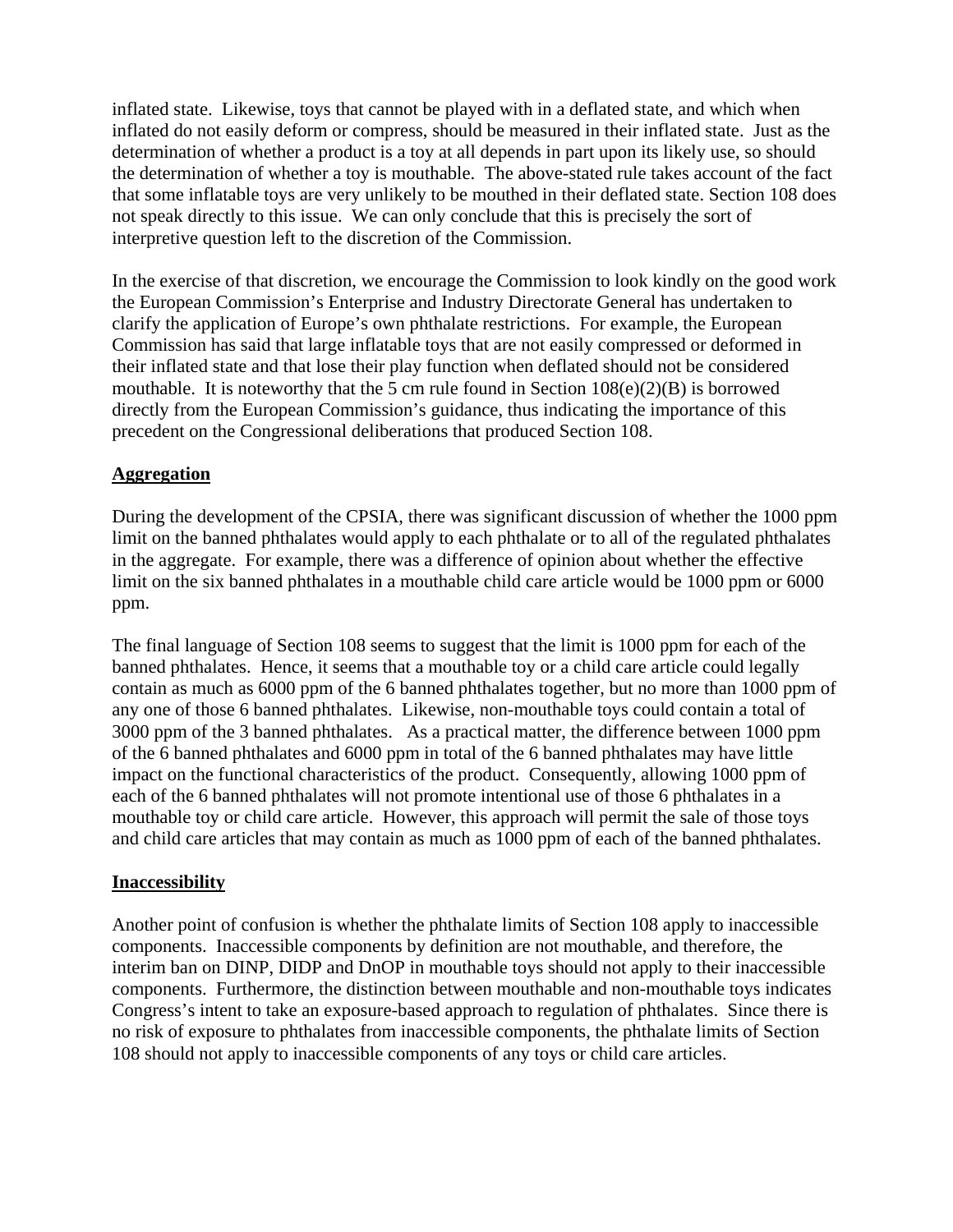# **Definitions**

**Toys** - The definition of "children's toy" under Section 108(e)(1)(B) of the Act includes "a consumer product designed or intended by the manufacturer for a child 12 years of age or younger for use by the child when the child plays. However, Section 106 of the Act makes ASTM F-963 law wherein a toy is defined as "any object designed, manufactured, or marketed as a plaything for children under 14 years of age."

The inconsistency between the ASTM F963 and Section 108 age limits for toys, naturally leaves many wondering which age limit will control. The CPSC should apply the definition of "toy" under Section  $108(e)(1)(B)$  of the Act to all requirements of the Act applicable to "toys," including the requirements of ASTM F963.

Section 101(c) of the Act provides that "[t]o the extent that any regulation promulgated by the Commission under this section (or any section of the Consumer Product Safety Act or any other Act enforced by the Commission, as such Act are affected by this section) is inconsistent with the ASTM F963 standard, such promulgated regulation shall supersede the ASTM F963 standard to the extent of the inconsistency." Hence, to the extent that the definition of "toy" in ASTM F963 is inconsistent with the definition of "children's toy" under Section 108(e)(1)(B) of the Act, the definition of "children's toy" under Section 108(e)(1)(B) controls.

**Exemptions** - Conversely, where the definitions and exemptions under ASTM F963 are not inconsistent with any regulation promulgated by the Commission, the Commission should consider the exemptions from the scope of "toys" covered by ASTM F963 as persuasive in its enforcement of the provisions of the Act applicable to "toys." For example, ASTM F963 specifically exempts sporting goods from its scope. If the same exemption is applied to other toy-related requirements of the Act, sporting goods will not be held to the phthalate limits of Section 108 of the Act.

The exemption of particular kinds of products from the scope of ASTM F963 reflects a refinement of the line between "toys" and "children's products" arrived at through the consensus standard development process. The consensus standard development process is critical to the private-public partnership upon which product safety depends. While the Commission will clearly take a stronger role in establishing standards for children's products, the Act itself in numerous instances presumes the continuation of the consensus standard development process. Unless clearly at odds with the will of Congress or the considered judgment of the Commission, the consensus standards that have been and will be developed for children's products should be credited in the Commissions enforcement policy.

To avoid having the exemptions swallow the rule, the Commission may consider more clearly defining the exemptions from the definition of "toys" under ASTM F963. For example, "sporting goods" might be defined as products designed and intended to be used in competitive recreation. As such, products such as basketballs, baseballs and baseball gloves, footballs, lawn games (horseshoes, bocce ball, badminton, or croquet), table games (foosball, air hockey, bumper pool, and shuffleboard tables), and sports protective equipment (helmets and protective pads) would be considered sporting goods, as opposed to toys, and would not be covered by the provisions of Sections 106 and 108 of the Act. However, they may nevertheless be considered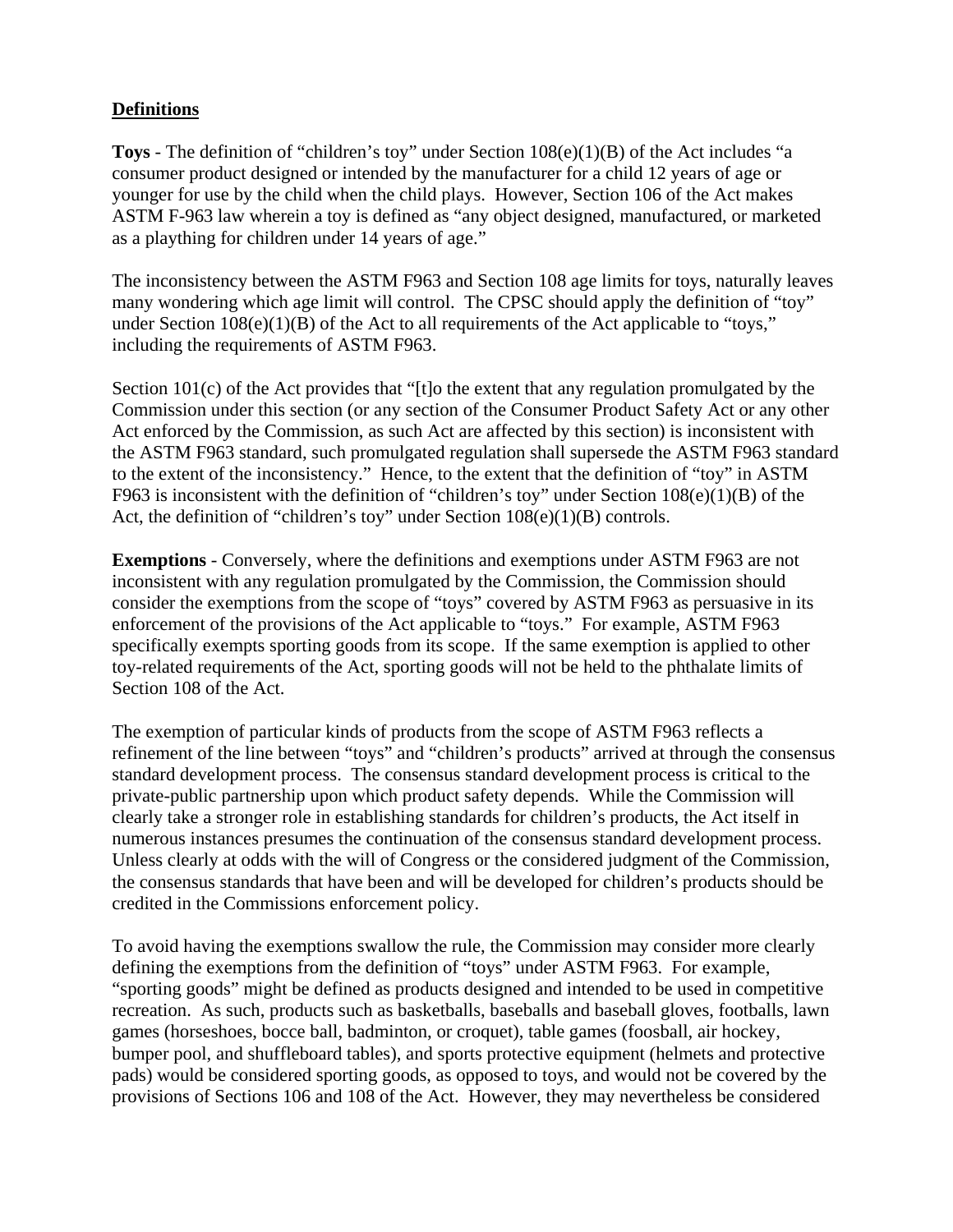"children's products" otherwise subject to all other provisions of the Act (testing, certification, lead limits, etc.).

### **Component Testing**

Phthalate testing is expensive and time-consuming and should only be required when relevant. As the Act is currently written, it is unclear whether each component of a finished product must be tested or whether each component can be individually tested before being assembled into a final product. If every component of every toy and child care article must be tested for phthalates to support a certificate of compliance, enormous unnecessary costs and delays will be introduced. Meanwhile, the universe of materials where phthalates might be found is relatively small. For example, phthalates are used in PVC, but they are not used in polycarbonate plastics. Therefore, it makes no sense to require polycarbonate plastic components to be tested for phthalates. Likewise, wood, metal and rubber components will not contain phthalates. Hence, testing components made of materials that we know will not contain phthalates adds nothing to the safety of the product or assurance of its safety, but could add substantially to the cost of the product and the time needed to bring it to market.

RILA urges the Commission to create a list of materials from which toy and child care articles are made that require phthalate testing. Until such a list can be created, the Commission should only require that certificates of compliance be supported by testing accessible PVC components of toys and child care articles for phthalates.

### **Enforcement**

RILA members are concerned that when the Commission provides guidance short of rulemaking on any provisions of the Act, state attorneys general may ignore that guidance. While state attorneys general provide a critical multiplier of enforcement capability under the Act, inconsistent enforcement among state attorneys general and between them and the Commission could render the Commission's considered judgment irrelevant. To avoid this calamity, RILA urges the Commission to include state attorneys general, where possible, in the process of developing guidance on enforcement of the CPSIA. Furthermore, RILA hopes that when the Commission establishes enforcement discretion guidance, that guidance will be widely distributed among state attorneys general. The Commission should also consider providing support and training to state attorneys general as they seek to enforce the Act. Finally, the Commission should make clear its expectation that the district court, in any action by a state attorney general to enforce the provisions of the CPSIA, will defer to the Commission's determinations about how the CPSIA should be and should not be enforced.